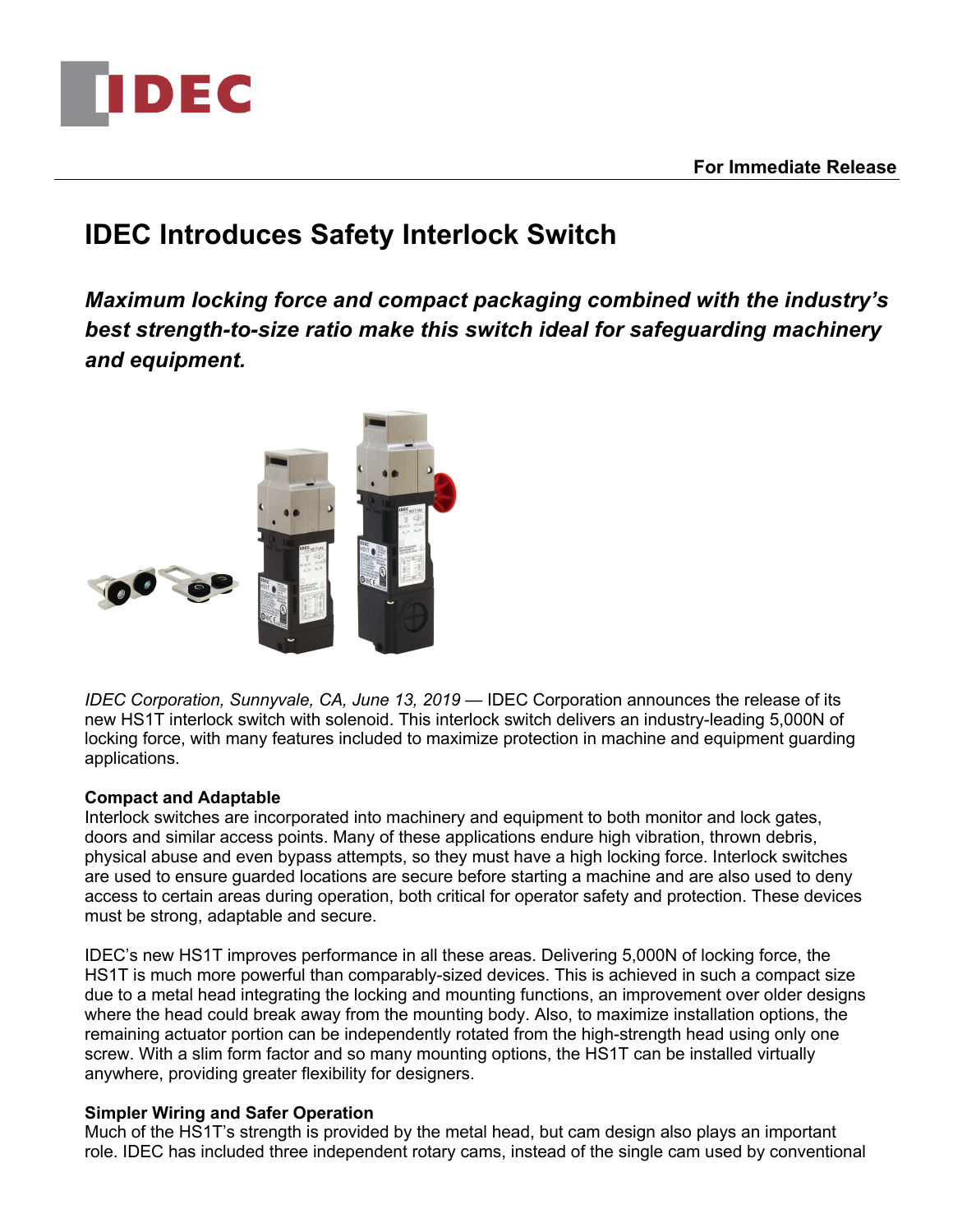devices. Two cams control the locking mechanism and one drives the door monitor contact. This arrangement provides redundancy, additional strength and ensures the monitoring function continues to work even if a locking cam is damaged.

The HS1T meets the requirements of ISO 14119:203 for Lock Monitoring and are marked as such. This means both the status of the position and the locking function of a protective door can be monitored through the lock monitoring contact. The net result is that fewer on-board contacts are needed to achieve redundant safety circuits and additional monitoring circuits, reducing the amount of wiring on the device. For additional integrity, the device structure is designed so the lock monitoring contact can never indicate closed if the door is not positively closed, thereby preventing the associated machine from being turned on with risks exposed.

### **Easy to Use and Efficient**

Installers will appreciate the HS1T's multiple available cable entry ports, with faster and more reliable wiring connections made possible by spring clamp terminals. These connections offer excellent vibration resistance, prevent wires from loosening and never need tightening. Designers can choose from spring lock or solenoid lock styles, with several options for contact configurations. These flexible installation options are complemented by an IP67 and Type 4X indoor use only rating.

An energy-efficient solenoid consumes only 200mA while actuated, reducing electricity costs and allowing controls to activate the device directly without a relay. This is 25% less power compared to other models and among the lowest rating in industry.

### **Added Features**

Structurally, the HS1T interlock switch can't be turned on unless the door lock is positively closed. As an additional protection against improper operation, designers can take advantage of the HS1T's compact size and mounting options to install it in normally unreachable, covered or hidden locations to minimize defeat possibilities.

Mechanical durability has been improved to two million operations, double that of other models to ensure a long operating lifetime. An optional manual rear-side unlock button allows personnel to release the device if they are inside a guarded area and need to exit. A rear unlock mechanical indicator, a first in the industry, allows the lock status to be identified from the front and the back.

The HS1T interlock switch provides safety, performance and cost advantages for equipment manufacturers, machinery builders, packaged system designers, robotics implementations and OEMs of all types. The device is suitable for many industries and can serve as the preferred model for many applications.

As with all its products, IDEC offers free tech support for the HS1T, with no service or support contract required. For complete specifications or additional information, please contact IDEC Corporation at 800-262-IDEC (4332), or visit us online at http://us.idec.com/HS1T .

###

**About IDEC:** *IDEC Corporation is a global supplier that has provided innovative and reliable industrial automation and control products since 1945. Covering a broad range of market needs, these feature-rich and value-driven products include PLCs, human machine interfaces (HMIs), safety products and other industrial automation components. By delivering world-class products backed by personalized service and highly-rated technical support, IDEC enables design engineers to create lean, cost-effective and safe solutions to optimize their automation applications. With the recent acquisition of APEM, one of the world's leading manufacturers of operator interface panels and related components, IDEC continues to enhance our customers' ability to create high-quality solutions. For additional information, visit www.IDEC.com/usa*

For more information, please contact: Luiz Shida